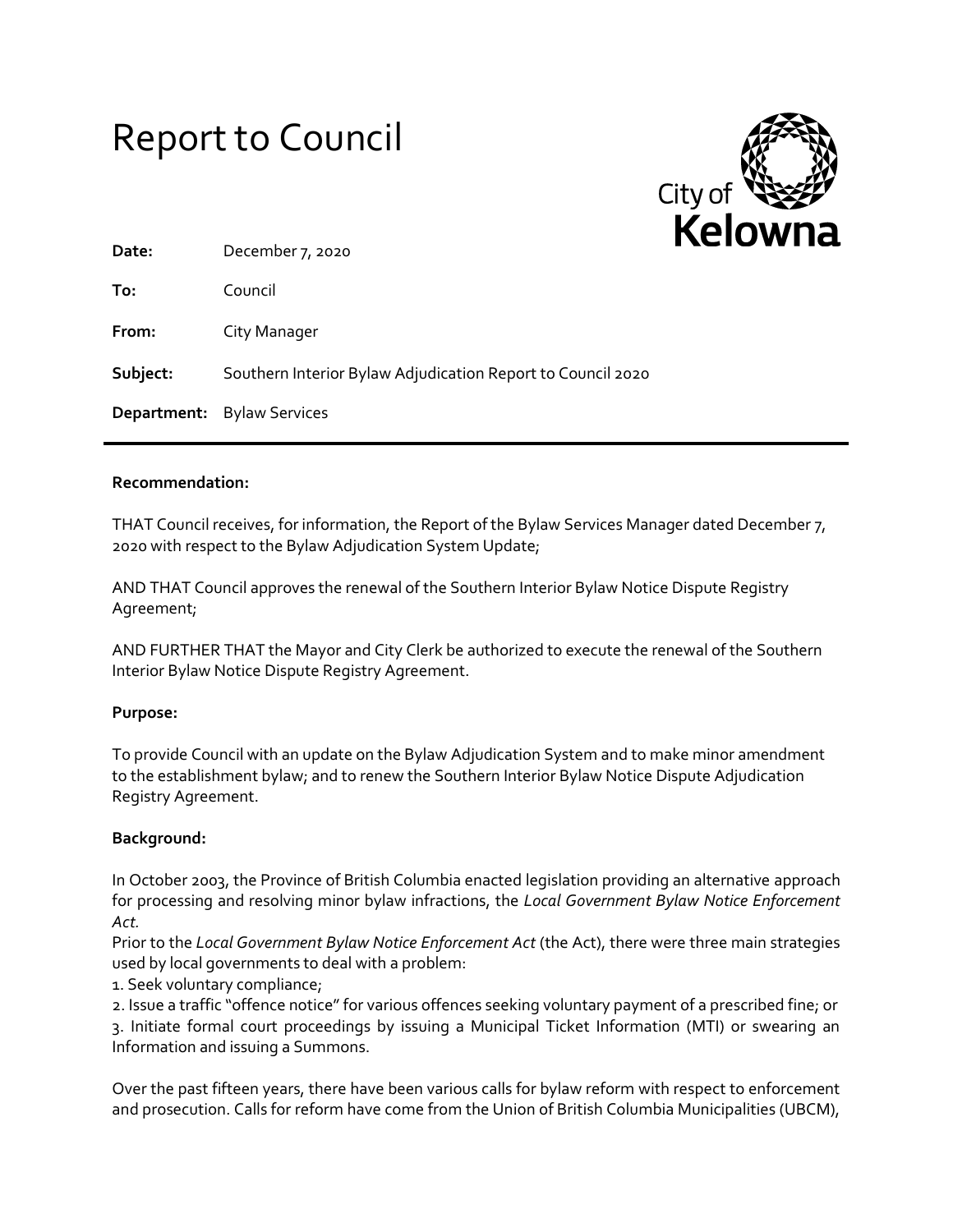the Hughes Commission on Access to Justice and the Chief Judges' Task Group on Sitting Justices of the Peace. In response to these calls, the Province enacted the *Local Government Bylaw Notice Enforcement Act.*

Under the Act, local governments may establish a local government bylaw dispute adjudication system, more simply known as an adjudication system, which replaces the Provincial Court as the venue for resolving disputes of minor municipal bylaw breaches.

An initiative, led by the City of Kelowna, involving nine Okanagan local governments resulted in the Southern Interior Bylaw Notice Dispute Registry being established in January 2011.

Prior to this anyone wishing to dispute a minor bylaw violation such as a parking ticket was required to appear in BC Provincial Court which was an expensive and time-consuming process for the disputant, the Provincial Court System and the local municipality.

Staff investigated partnerships with other local Okanagan Governments with the intent of delivering a simple, fair and cost-effective method of enforcement of minor Bylaw infractions. A five-year cost sharing agreement was entered into with the following local governments:

City of Kelowna, City of West Kelowna, City of Vernon, City of Penticton, District of Peachland, District of Lake Country, District of Coldstream, District of Summerland, Regional District of Okanagan Similkameen, Central Okanagan Regional District, Town of Oliver, and Town of Enderby. In addition, the Regional District of North Okanogan has made application to the province and await approval.

By implementing a joint adjudication system, the local governments involved created the mechanism where all minor bylaw matters could be resolved through a streamlined process. The new system saves taxpayer dollars and allows provincial and local government resources to be used more efficiently and effectively. As well, individuals challenging tickets issued for minor infractions have had their dispute heard in a timelier manner than going through the court system.

The current agreement expires on December 31st, 2020 and is need of renewal.

## **SOUTHERN INTERIOR BYLAW NOTICE ADJUDICATION**

The system is authorized by the Province to operate as a dispute resolution forum for handling minor bylaw offence ticket disputes. While there is one combined system for all of the participating local governments, each maintains their own bylaws, penalties and policies with respect to compliance with the bylaws. The Bylaw Notice Dispute Adjudication System allows municipalities to deal with bylaw ticket disputes for minor infractions at the local level more effectively than through the Provincial Court system and offers a more streamlined process for paying and collecting fines.

A person who receives a bylaw offence notice will have the opportunity to dispute violations out of court via a provincially appointed adjudicator who will hear all disputes. (Typically, adjudicators are retired former Provincial Court Judges, Magistrates or Justices' of the Peace). The adjudication calendar and bookings for all coordinated municipalities are managed by City of Kelowna Bylaw Coordinator. Adjudication sessions have been scheduled monthly since mid-2011, including two annually in both Penticton and Vernon and the balance in Kelowna.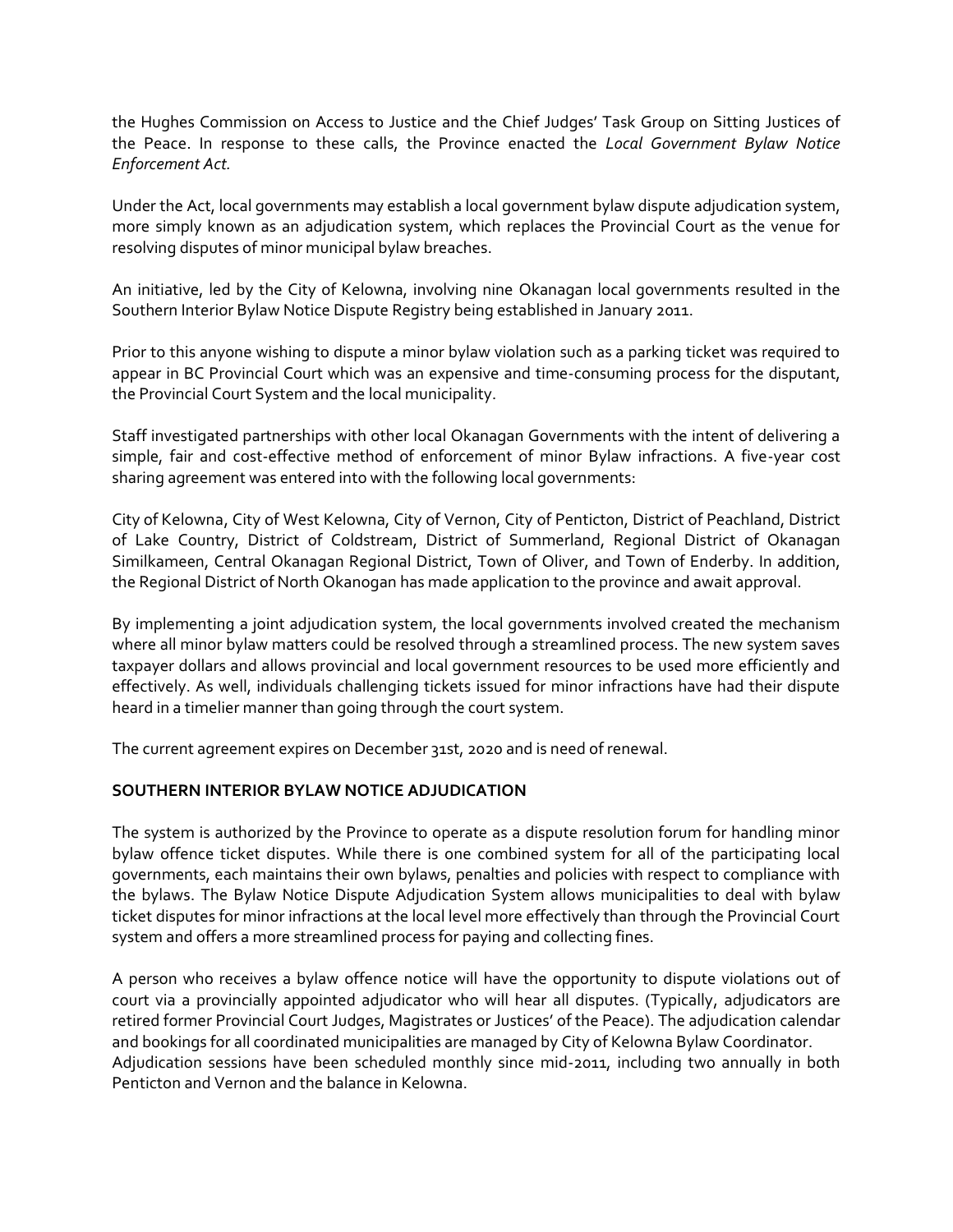## **Screening Officer**

Another benefit of the system is the ability to designate City staff as "Screening Officers." Screening officers act as "gatekeepers" to the adjudication system by reviewing all disputed Bylaw Notices prior to adjudication. This review, between the screening officer and disputant, creates a number of efficiencies for the system. The screening process results in a number of disputed Bylaw Notices avoiding adjudication, again resulting in cost and time savings. The screening officer has the authority to cancel a Bylaw Notice if upon review if there is an error of law or inefficient evidence to proceed. The local government may also permit the screening officer to cancel a Bylaw Notice in other circumstances set out in policy by the local government. The screening process is also educational. Screening officers have the ability explain the bylaw more clearly, review the evidence and allow the disputant to be more informed. In many cases, they realize their error and withdraw their notice to dispute.

#### **Compliance Agreements**

Additionally, a Screening Officer may enter into a compliance agreement for certain types of charges, with a person who has received a Bylaw Notice. A compliance agreement will include acknowledgement of the contravention of the bylaw and will typically set out remedies or requirements, to be performed within a designated period of time and reduce or waive the fine at the conclusion of that period.

Staff have experienced increased success over the past 8 years, resolving many infractions including some City land use and zoning files with the use of compliance agreements. This has been a successful tool in bringing many properties into full compliance in a timelier manner, which in the past would have resulted in outstanding fine amounts being left unpaid or required costly court proceedings.

#### **Appeals**

The decision of the adjudicator is final, and the Act does not allow for appeals. If a failed disputant or the local government feels that the adjudicator exceeded his or her authority, or made an error at law, the person or local government may seek relief in the Supreme Court of British Columbia under the Judicial Review Procedure Act.

#### **Conclusion:**

Staff seeks to have Council renew the Southern Interior Bylaw Notice Dispute Registry Agreement for another four (4) years.

**Internal Circulation:** Director Community Safety

*Legal/Statutory Authority: Legal/Statutory Procedural Requirements: Existing Policy: Financial/Budgetary Considerations: External Agency/Public Comments:*